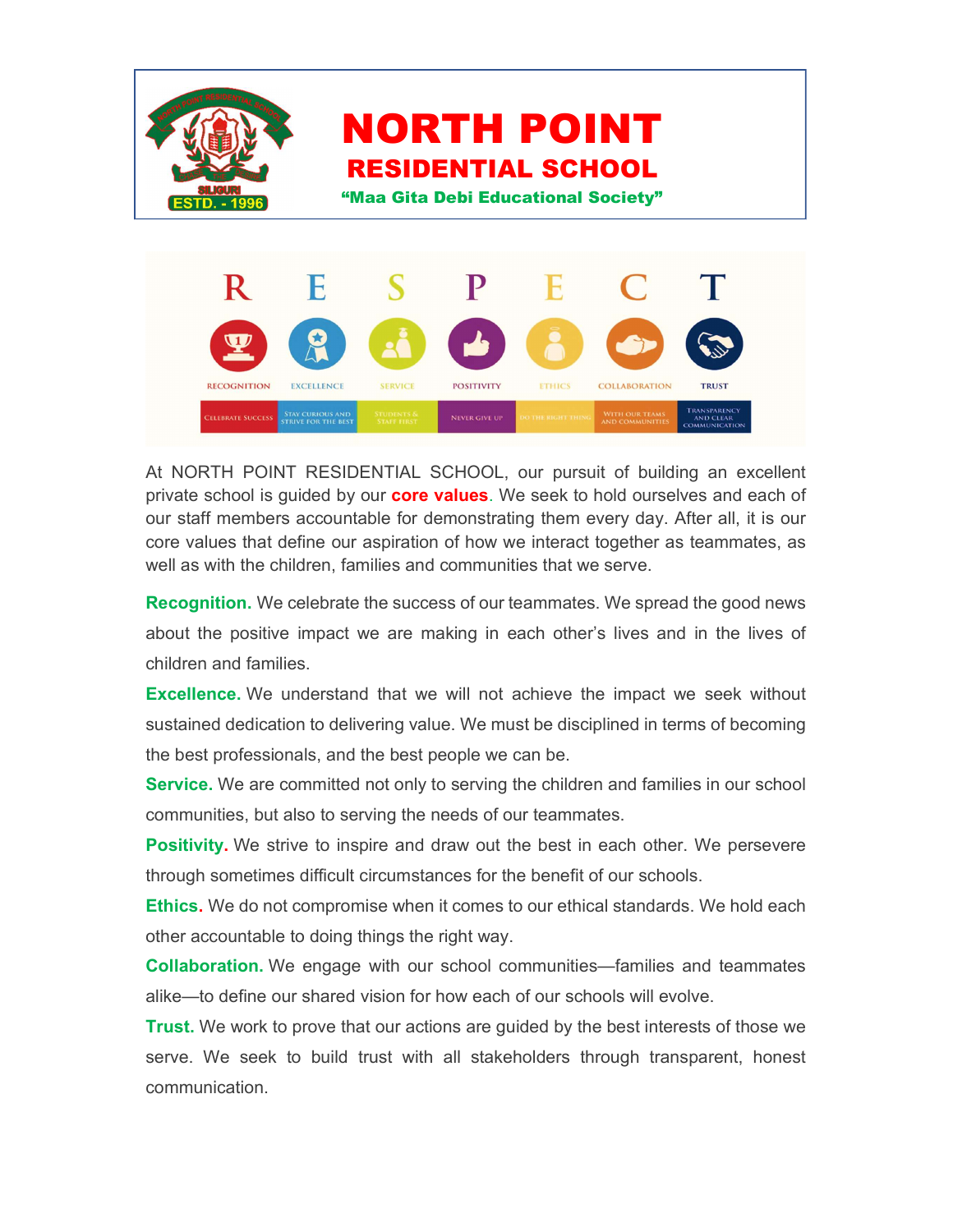### Academic Excellence

Our paramount objective is to deliver exceptional education. We strive for excellence by partnering with the best educators and school operators in the country. Our schools are either accredited by top organizations or adhere to the highest rankings of their state's rating system. Our schools subscribe to research-based educational models such as Montessori, Reggio-Emilia, High Scope, Creative, and more. Our experienced and highly-qualified educators are well-trained and amply prepared to guide our students toward realizing their full academic potential.

# Safe & Attractive Learning Environments

We employ rigorous safety requirements and train our staff to make student safety their primary concern. Our facilities undergo thorough inspections to ensure the highest quality standards are met. Our properties are continuously monitored to keep them safe and well-maintained. This allows us to foster an environment where education is the number one priority in every classroom. Our secure campuses are managed by state-qualified professionals that are responsible for providing the ideal setting of academic enrichment, strongly encouraging students to "endeavour" to their full potential.

### Personal Enrichment & Development

We strive to offer our students a whole-life experience that goes beyond the classroom. Our schools offer compelling extracurricular activities that are both challenging and fun, and ample opportunities for students to develop their talents outside of the classroom. It is our belief that a quality education encompasses a broad spectrum of opportunities across multiple platforms.

### Community Inspired

A school's success is driven by its ability to earn the embrace of its community. It takes a special kind of school to cement its standing in the community and evoke the trust necessary to become a true partner in educating its youth. It is an integral part of our mission to bring communities together by providing them with the environment and tools necessary to improve their lives via excellence in education.

### Shared Expectations

NPRS has developed shared expectations to ensure that the learning, safety and rights of all are respected.

The expectations are intended to be positive in that they set out what is accepted and appropriate behaviours for our school community.

Our shared expectations are intended to support individual students and families that come to our community from a diversity of backgrounds and experiences.